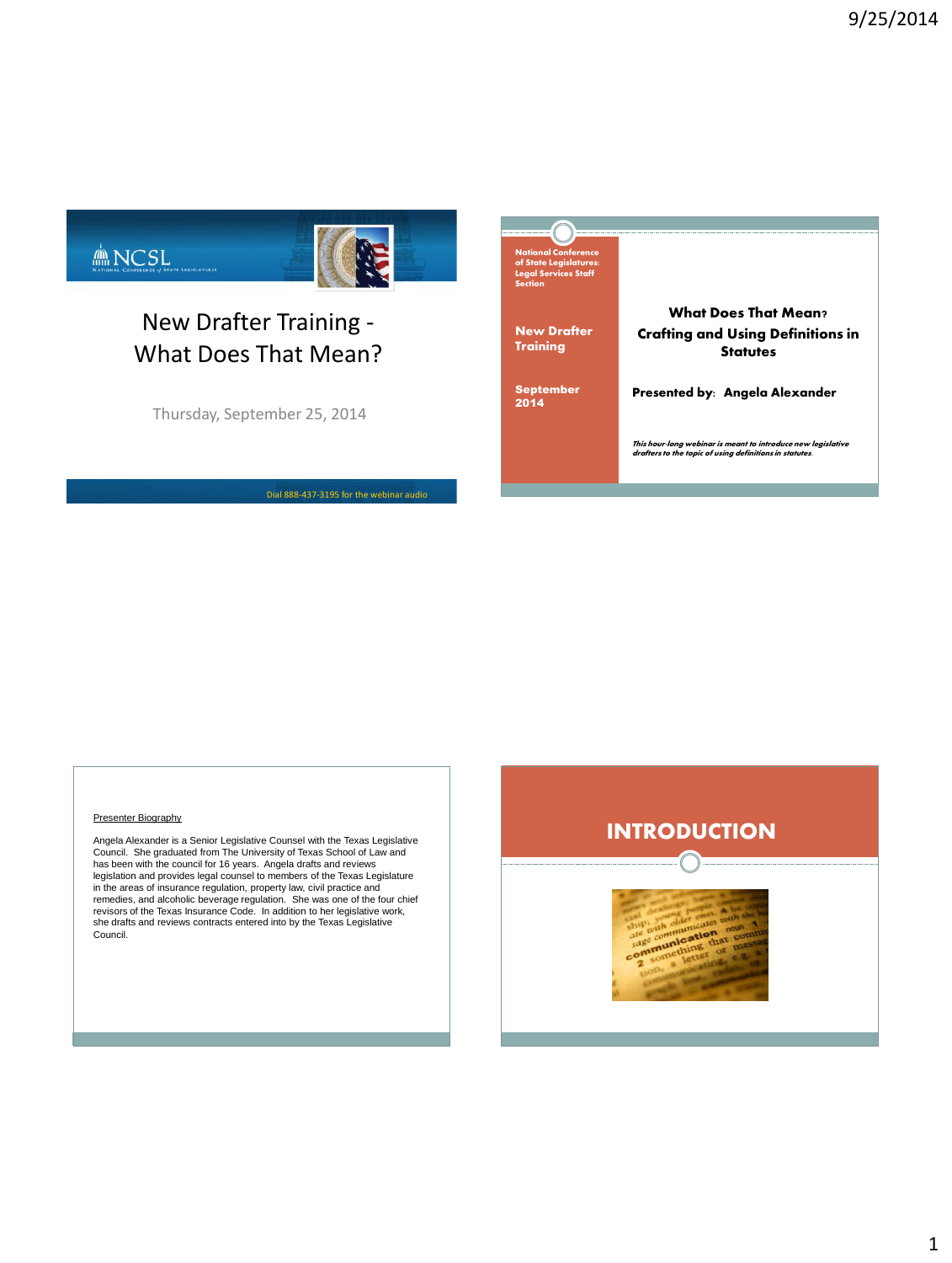





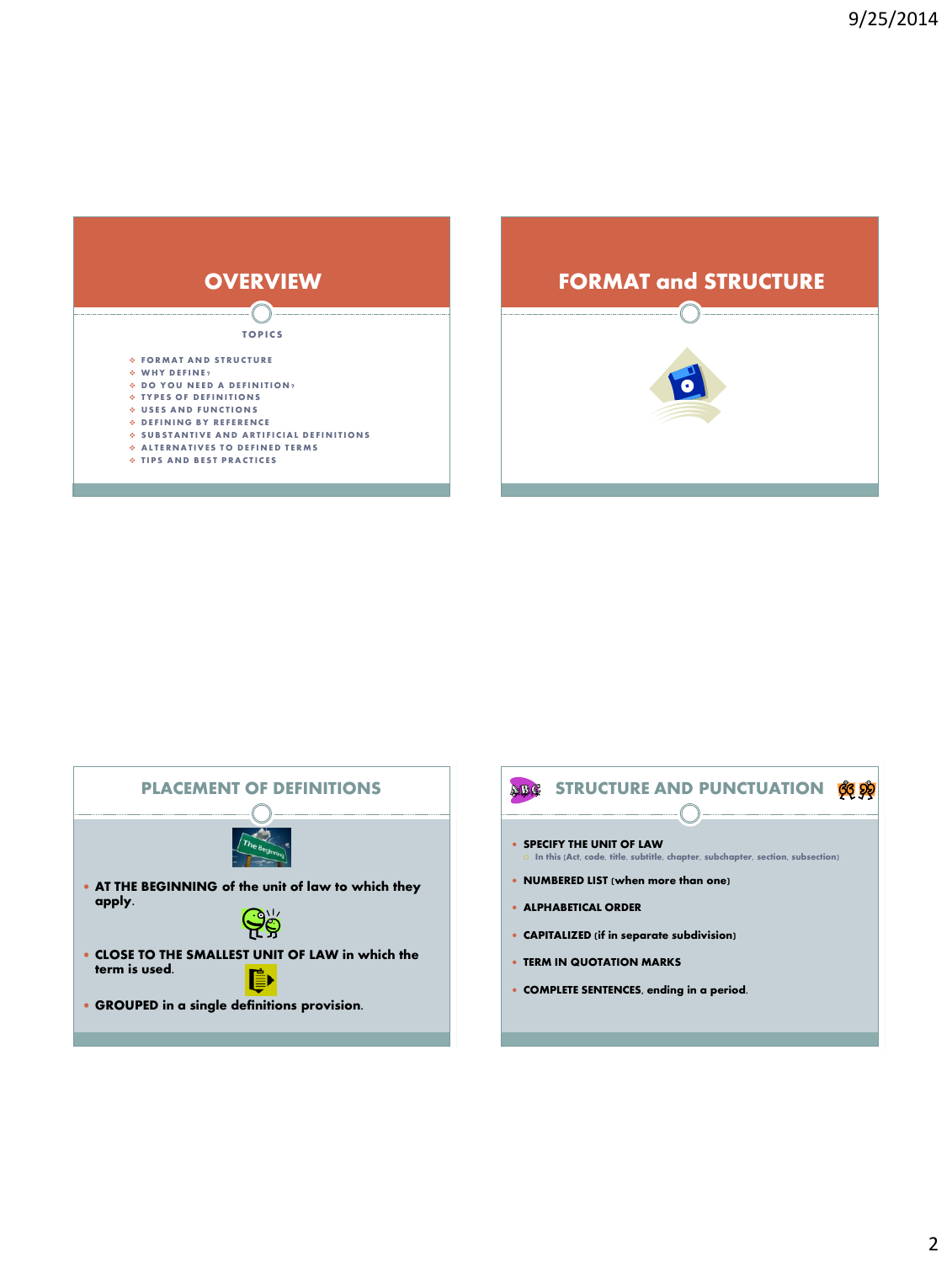# STAND-ALONE DEFINITIONS

A <u>complex or particularly important definition</u> may<br>merit its own definition section, outside of a general<br>definitions provision.

A separate section allows deeper division into parts and subparts. Separate subsections can cover inclusive and exclusive elements or further define or expand on elements of the core definition.

Headings:

Sec. 101.001. GENERAL DEFINITIONS. Sec. 101.002. BUILDER DEFINED.



# **WHY DEFINE**

### **• Providing CLEAR MEANING**

When a term is ambiguous or its meaning is otherwise unclear, a definition can establish the clear meaning of the term.

### DRAFTING CONVENIENCE ("drafting economy")

 A definition can also be used to avoid burdensome repetition of the substance of the definition.

# DRAFTING PHILOSOPHIES

#### LESS IS MORE

One of the greatest abuses of definitions is their **overuse**. There is no<br>need to define a term if, in the context in which the term appears, the<br>meaning is clear without a definition. Texas Legislative Council<br>Drafting Ma

It is difficult, and often risky, to try to formulate definitions that<br>correspond with the ways in which the draftsman actually uses the<br>defined terms elsewhere in the same document. (It is apparently easier<br>to use words p

#### MORE IS MORE

Definitions are an important tool to ensure legislative intent is observed<br>by the courts. A well-crafted definition leaves less room for a judge's<br>discretion or for a statute to be misconstrued by the courts or by others<br>w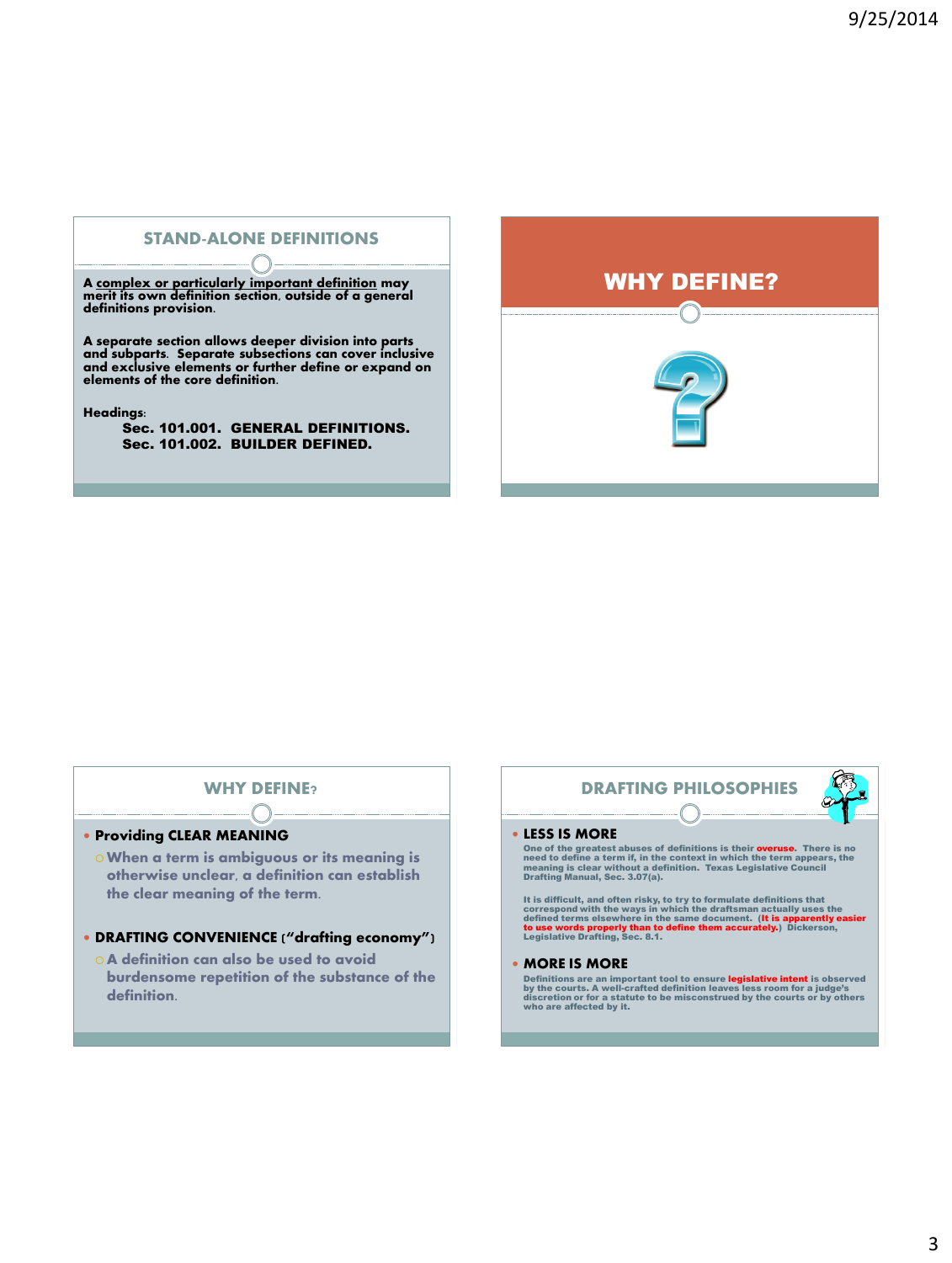

### **• DON'T DEFINE IF:**

- **O COMMONLY UNDERSTOOD**
- o CONTEXT makes the meaning clear
- APPLICABLE DEFINITION is already in law
- **O A BETTER ALTERNATIVE IS MORE EFFECTIVE OR EFFICIENT**

#### DO DEFINE IF:

- **O NOT COMMONLY UNDERSTOOD**
- o NOT CLEAR FROM CONTEXT
- **BOUNDARIES OF MEANING need to be clarified or** reasonably expanded or narrowed
- UNDESIRABLE DEFINITION would otherwise apply

### COMMONLY UNDERSTOOD

 $\bigcap$ 

- Consider the AUDIENCE to whom the law is primarily addressed.
- Some terms that might be considered "commonly understood":
	- Website
	- Internet
	- Contract



# **• CONSTRUCTION OF LAWS STATUTES**  Chapters 311 and 312, Texas Government Code EACH UNIT OF LAW CONTAINING THE UNIT YOU ARE WORKING WITH

FINDING APPLICABLE DEFINITIONS

 DEFINITIONS THAT APPLY OUTSIDE THE UNIT OF LAW IN WHICH THEY APPEAR

o Sections 1.03 and 1.07, Texas Penal Code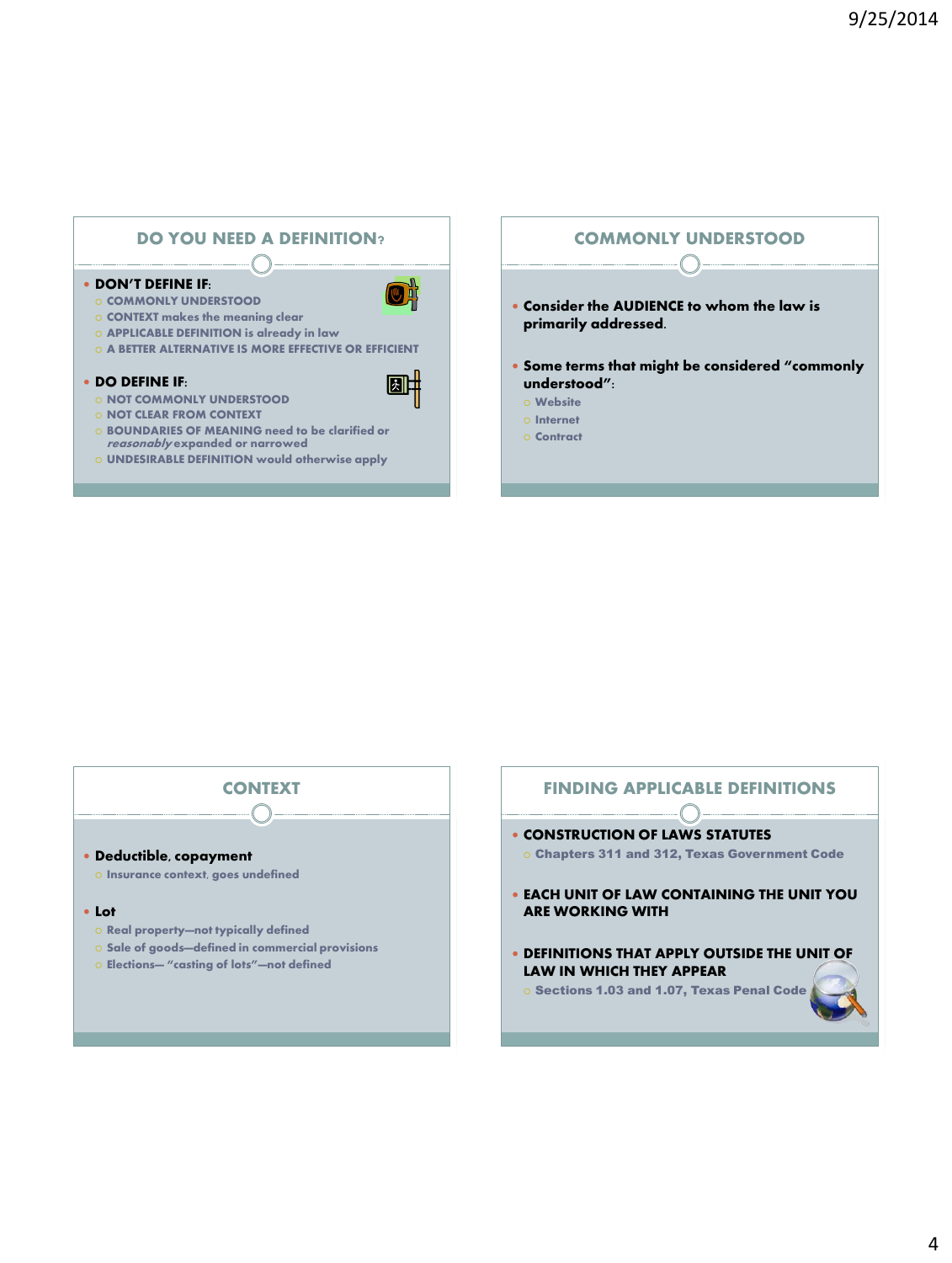# TYPES OF DEFINITIONS

**• EXCLUSIVE** 

**Provides complete definition** 

- **NONEXCLUSIVE** Clarifies, expands, or illustrates
- LIMITING Clarifies or narrows



# THE LANGUAGE OF DEFINITIONS

### EXCLUSIVE (RESTRICTIVE, EXHAUSTIVE, ALL-INCLUSIVE)

- Use "MEANS"
- Example: "Person" means an individual or corporation.
- NONEXCLUSIVE (INCLUSIVE, EXTENSIVE)
	- Use "INCLUDES" Example: "Person" includes a corporation.
	- "Includes but is not limited to"—use depends on the state.

### LIMITING

- Use "DOES NOT INCLUDE"
- o <u>Example</u>: "Person" does not include a government or governmental subdivision or agency.

# HYBRID DEFINITIONS

"Funeral service" means a service performed incident to a funeral ceremony or for the care and preparation of a dead human body for burial, cremation, or other disposition. The term includes embalming.

"Recycling" means any process by which equipment that would otherwise become solid waste or hazardous waste is collected,<br>separated, and refurbished for reuse or<br>processed to be returned to use in the form of<br>raw material or products. The term does not<br>include incineration.



**PROVIDING CLEAR MEANING** 

### **DR AFT ING EC O NO M Y**

**APPLICABILITY OR SCOPE OF LAW** 

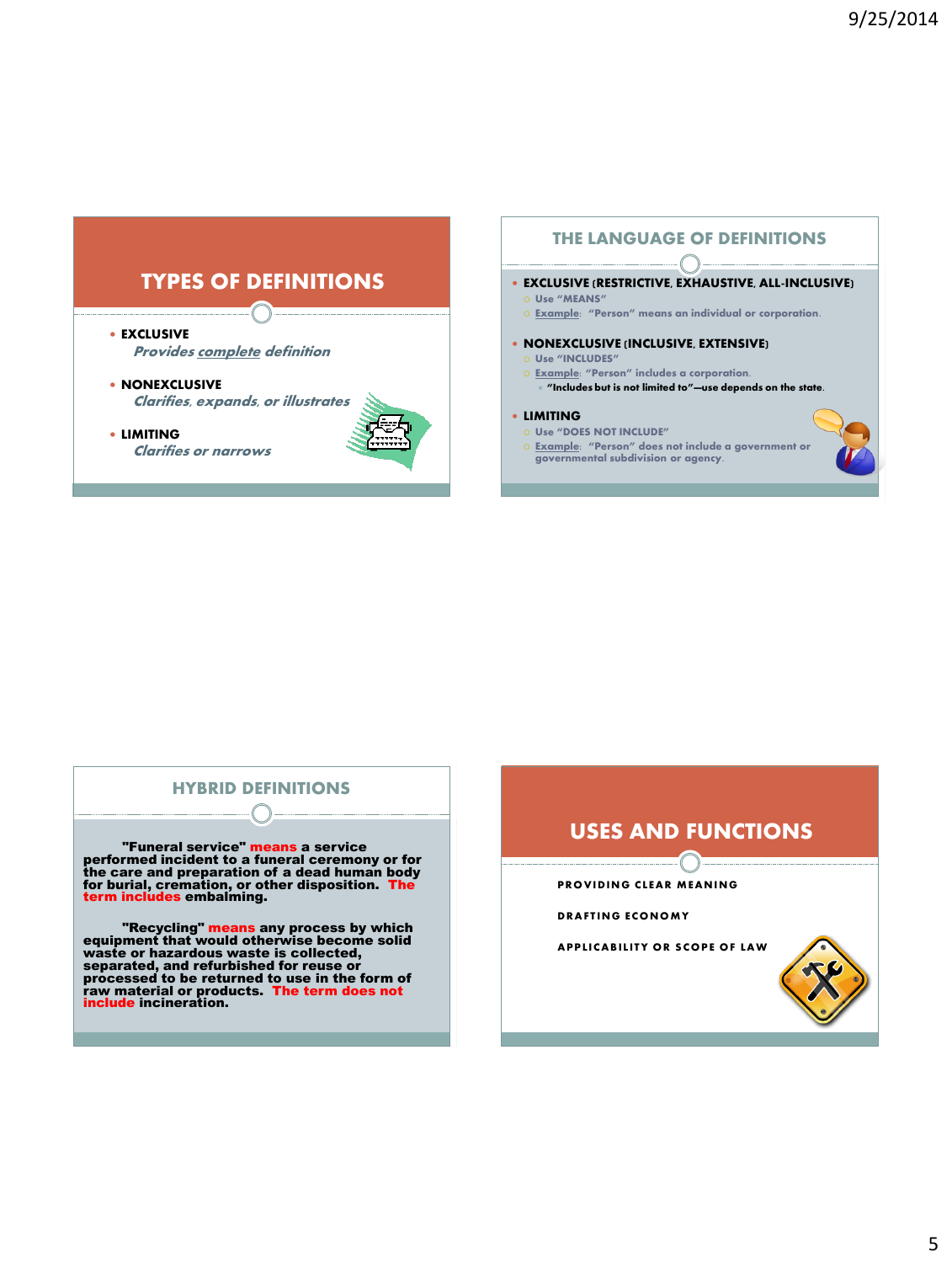

# AMBIGUITY AND VAGUENESS



Usually to be avoided.

- Sometimes a client will not want to clarify for <u>political or strategic</u> reasons or will be satisfied so long as the target situation is clearly covered.
- Sometimes the goal is to give an implementing agency room for interpretation and the ability to develop more specifics through the rulemaking process.
- Occasionally, <u>great breadth</u> is desired over complete<br>clarity. This is often accomplished with multiple<br>illustrations of included components and a broad<br>"catchall" description.

# TECHNICAL TERM

#### Medical terminology

From Texas law governing asbestosis and silicosis claims:

(23) "Pulmonary function testing" means spirometry, lung volume, and diffusion capacity testing performed in accordance with Section 90.002 using equipment, methods of calibration, and techniques that meet:

(A) the criteria incorporated in the American Medical Association Guides to the Evaluation of Permanent Impairment and reported in 20 C.F.R. Part 404, Subpart P, Appendix 1, Part (A), Sections 3.00(E) and (F)(2003); and

(B) the interpretative standards in the Official<br>Statement of the American Thoracic Society entitled "Lung<br>Function Testing: Selection of Reference Values and<br>Interpretative Strategies," as published in 144 American<br>Review

### GUIDANCE AND MODELS

- Get clarity on CLIENT INTENT if possible.
- Can the client provide CONTENT?
- If the client can't define the term, they may want you to craft something that can be considered in the legislative process. Look for MODELS. Inform the client about the SOURCE you used.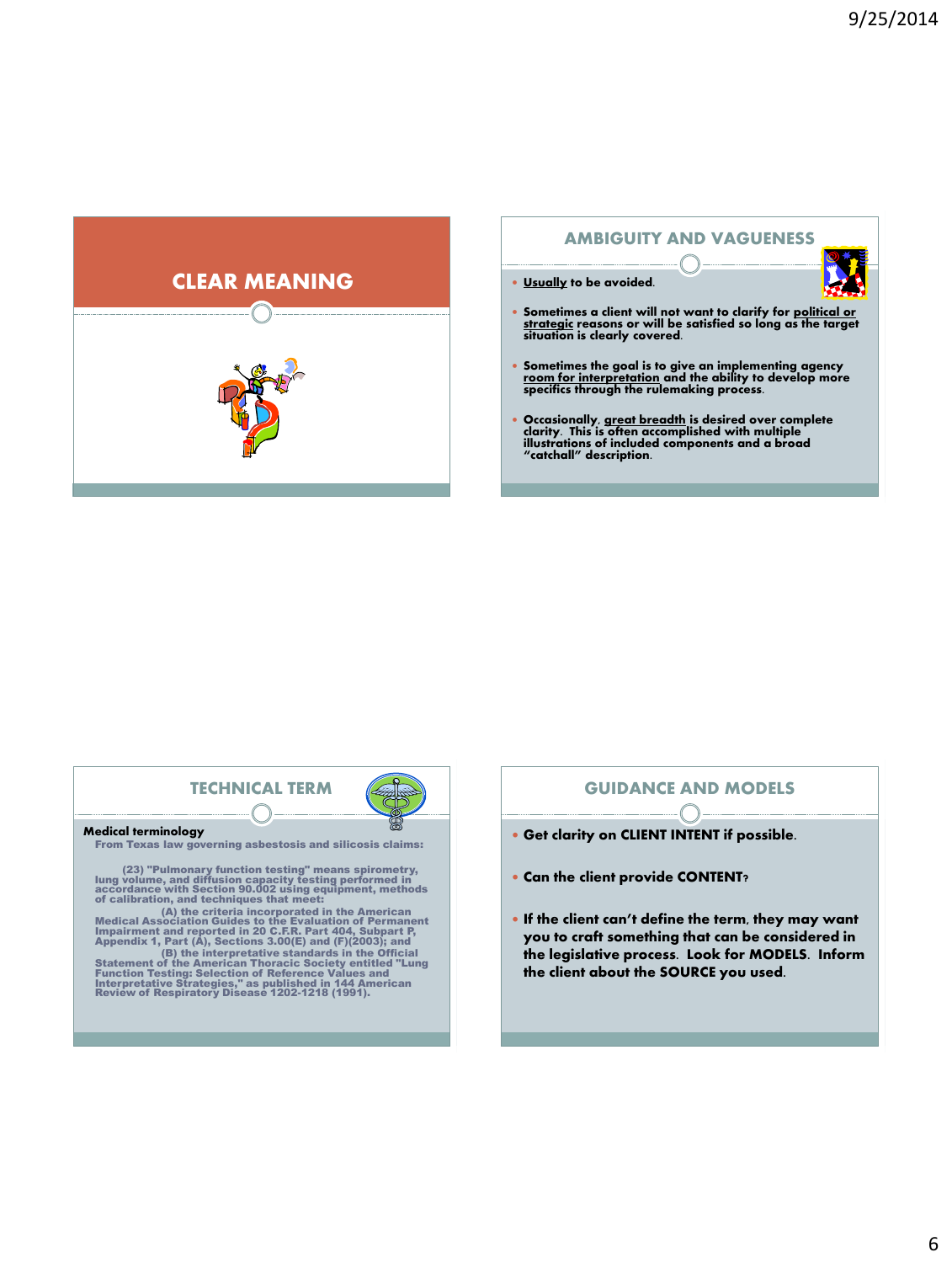# DRAFTING ECONOMY

- NAMES OF AGENCIES OR OFFICIALS
- UMBRELLA TERMS
- COMPLEX CONCEPTS



### AGENCIES AND OFFICIALS



- USE SHORT FORM: For widely used terms in larger body of law
	- From the Texas Insurance Code: In this code and other insurance laws: (1) "Commissioner" means the commissioner of insurance.

(2) "Department" means the Texas Department of Insurance.

 DON'T USE SHORT FORM: For limited use in smaller unit of law

Once the full name is used in an operative provision, it can often be referred back to with a shorter form.



From Texas' Structured Settlement Protection Act:

(7) "Interested party" means, with respect to any structured settlement:

(A) the payee;

(B) any beneficiary irrevocably designated under the annuity contract to receive payments following the payee's death;

- (C) the annuity issuer;
- (D) the structured settlement obligor; and

(E) any other party that has continuing rights or obligations under the structured settlement.

# COMPLEX CONCEPTS



#### From Texas Trust Code:

(7) "Presumptive remainder beneficiary," with<br>respect to a particular date, means a beneficiary of a<br>trust on that date who, in the absence of notice to the<br>trustee of the exercise of the power of appointment and<br>assuming

(A) the trust terminated on that date; or (B) the interests of all beneficiaries currently eligible to receive income or principal from the trust ended on that date without causing the trust to terminate.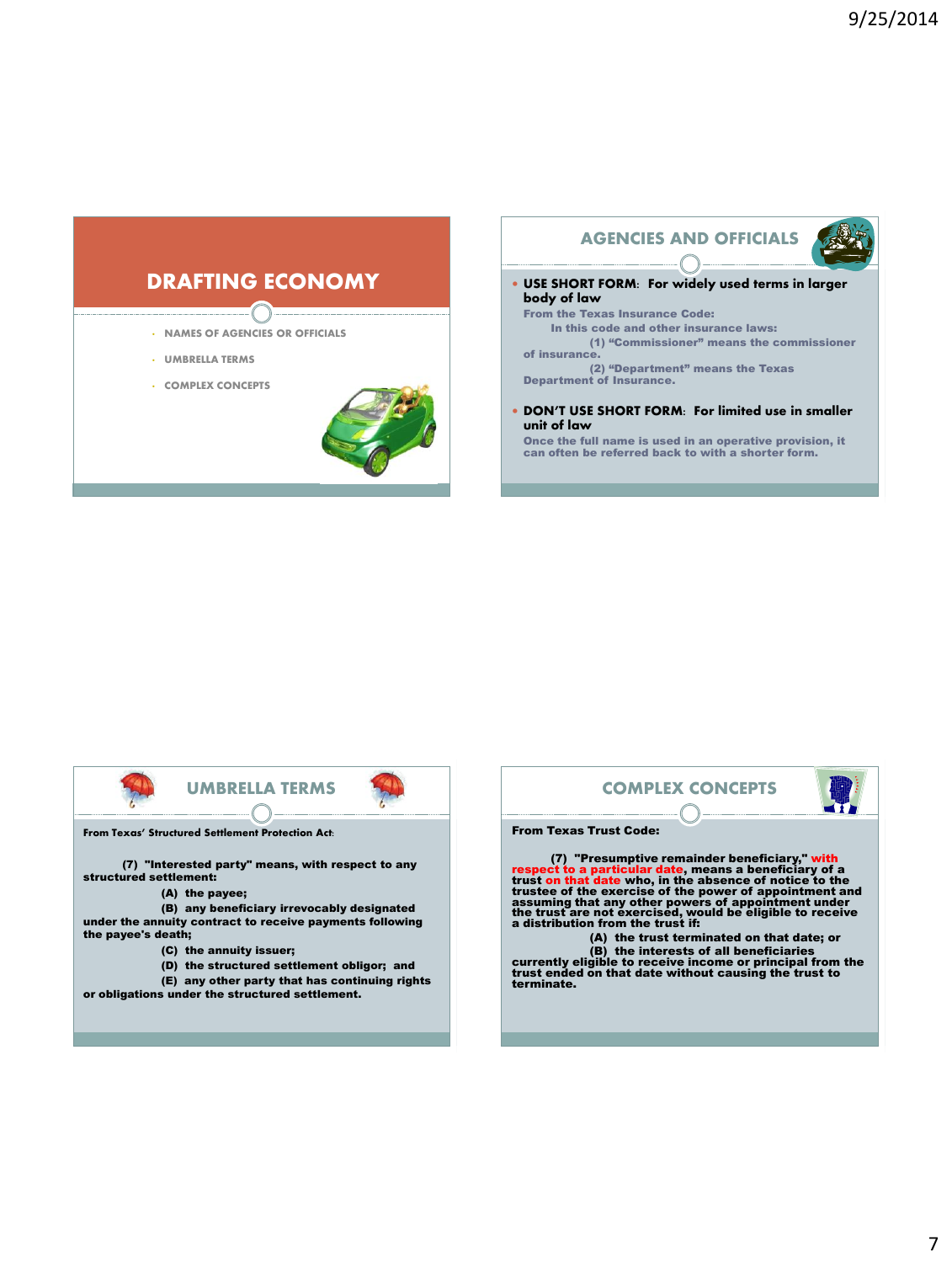

# **O HEALTH BENEFIT PLAN versus HEALTH INSURANCE**



# APPLICABILITY OR SCOPE OF LAW

#### EXAMPLE:

- $\circ$  "Insurer" means an insurance company or other legal<br>entity authorized to engage in the business of<br>insurance in this state, including a reciprocal or<br>interinsurance exchange, a Lloyd's plan, and a county<br>mutual insur
- If artificially or arbitrarily carving down or expanding a generic term for the purpose of controlling applicability, consider defining a more specific term or drafting an applicability provision instead.

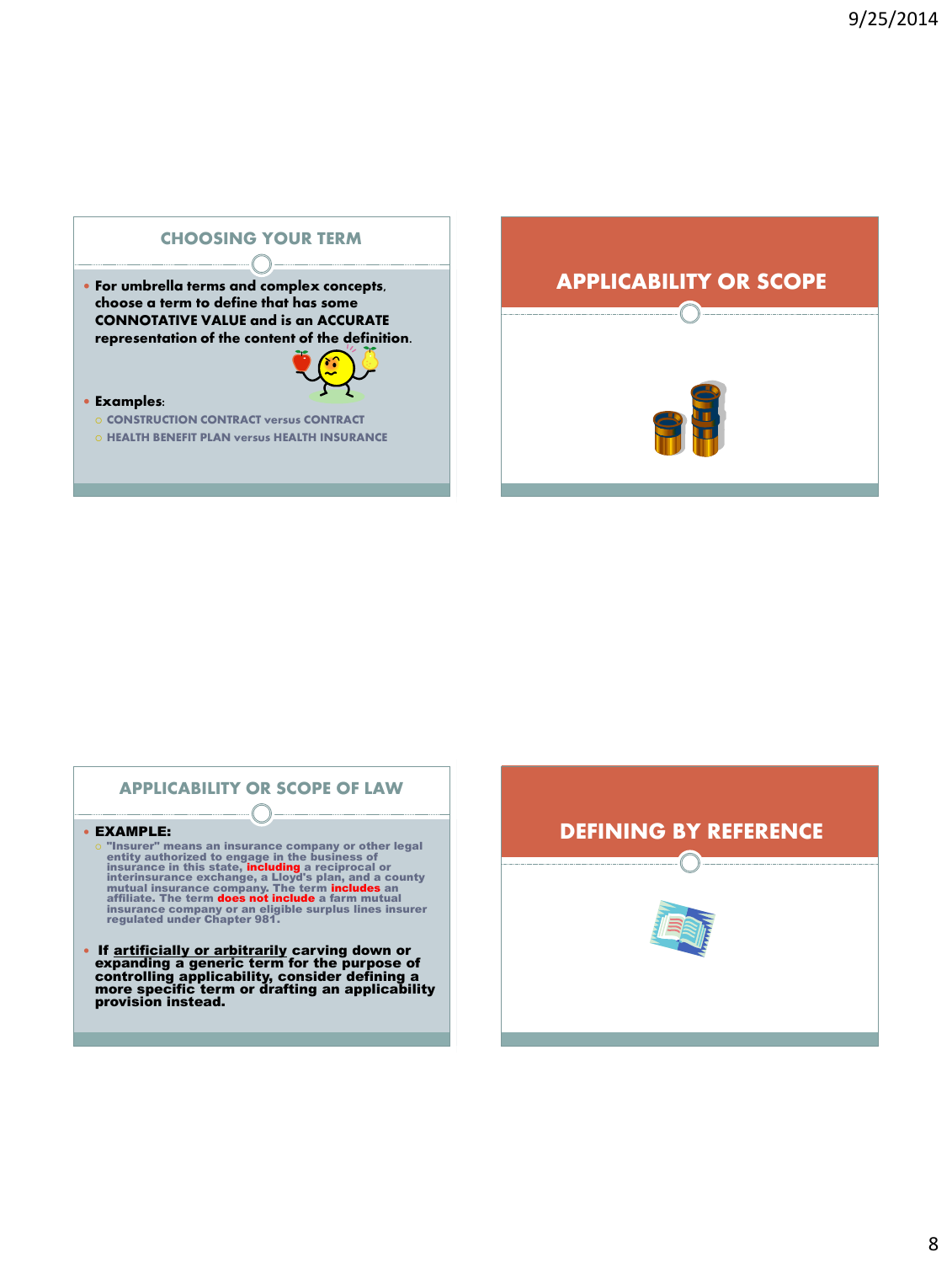# HOW TO CROSS-REFERENCE

- Use "has the meaning assigned by" in a definitional sentence.
	- (3) "Family" has the meaning assigned by Section 71.003, Family Code.
- Use "as defined by" in the sentence in which the term is used.
- $\circ$  In an action for personal injury or death resulting from an **asbestos-related injury, as defined by**<br><mark>Section 90.001,</mark> the cause of action accrues....
- Don't use PINPOINT CITES.

### CROSS-REFERENCE versus RESTATEMENT

- **CONSIDER THE POSSIBILITY OF FUTURE AMENDMENTS** 
	- $\circ$  Texas construction of laws provisions provide that amendments to a referenced provision will apply to the law where the provision is referenced.
- **CLOSELY RELATED OPERATIVE LAWS?**
- $\circ$  Increases likelihood that picking up amendments will be desirable.
- **SOURCE LAW IS PRIMARY STATUTE ASSOCIATED** WITH ITEM BEING DEFINED?

# REFERENCING OUTSIDE SOURCES

- May constitute UNCONSTITUTIONAL DELEGATION OF LEGISLATIVE AUTHORITY
- STATIC REFERENCES to an existing version of a source are not a delegation.
	- the National Electrical Code…as that code existed on January 1, 1985
	- $\circ$  the Diagnostic and Statistical Manual, 4<sup>th</sup> Edition
- **AMBULATORY REFERENCES are not limited to an identifiable version or are explicitly prospective.**<br>○ Courts may interpret the reference as static, find it permissible, or strike it down.
- Potential cure: Authorize a regulatory body or political subdivision to adopt future versions.

# DEFINITIONS TO AVOID

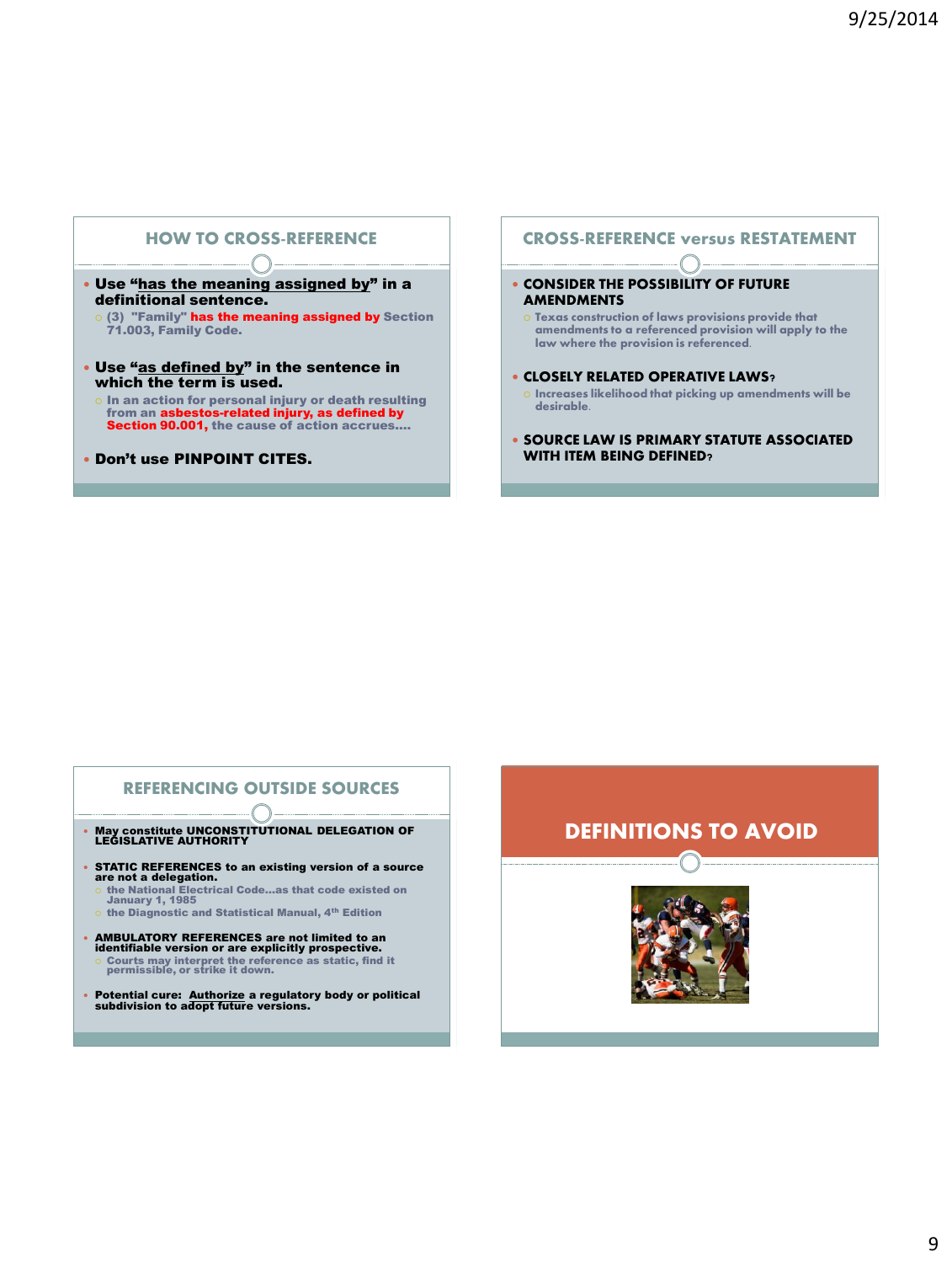

# AVOID SUBSTANTIVE DEFINITIONS

Substantive definitions place operative provisions of law in a segment of law that purports to define the meaning of a word. Asks a definition provision to carry weight it is not designed for and makes the statutes less accessible.

RED FLAGS: Are you using the language of definition ("means," "includes," "does not include") or the language of duty, requirement, authorization, prohibition ("shall," "must," "may," "may not")?

## SUBSTANTIVE DEFINITION

From the Texas Health and Safety Code:

(11) "Hospital eligibility system" means the financial criteria and procedure used by a hospital to determine if a patient is eligible for charity care. The system shall include income levels and means<br>testing indexed to the federal poverty guidelines;<br>provided, however, that a hospital may not establish<br>an eligibility system which sets the income level<br>eligible for charit

### SUBSTANTIVE DEFINITIONS

- Example from Alabama Drafting Manual:
	- o "Agreement" means a written agreement. Don't impose a requirement that an agreement be in writing by definition.

#### Example from Arizona Drafting Manual:

o "Annual inspection" means an inspection conducted by the department at least sixty days before a facility's license expires and at which time the facility shall be in full compliance with this article and rules adopted pursuant to this article.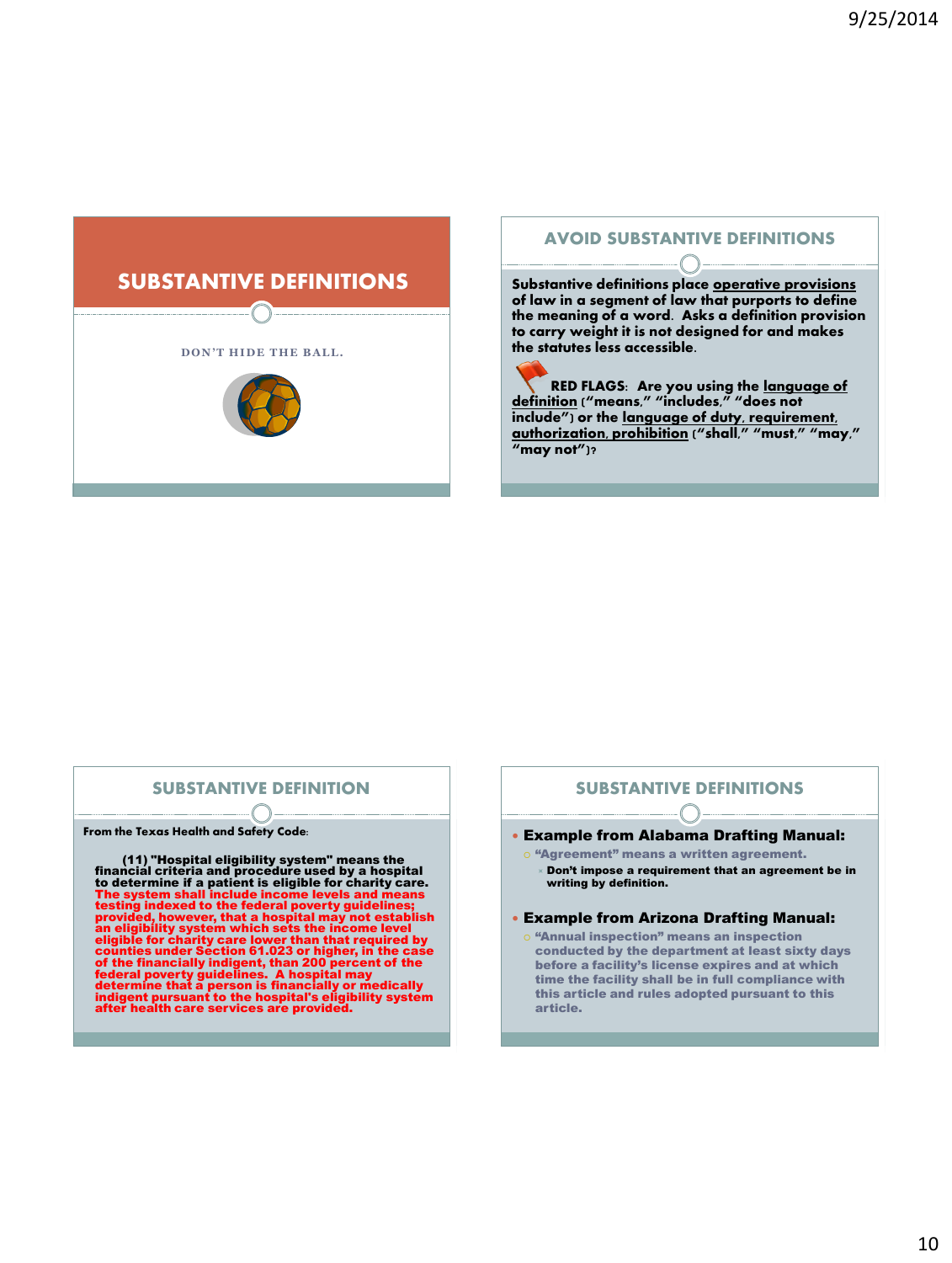

# AVOID ARTIFICIAL DEFINITIONS

Artificial definitions provide meanings that are so far from what any ordinary meaning of a term would suggest that confusion may arise.

Example from Minnesota Drafting Manual: "Hospitals" includes day care centers.

RULE OF THUMB: Someone reading the operative provisions alone should be able to get a good idea of what the law is about.

Can often be avoided by:

(1) choosing a broader or narrower term to define that bears some reasonable relation to the content of the definition; (2) using an applicability provision instead;

(3) just saying what you mean in the operative provisions.



# APPLICABILITY PROVISION

SECTION 1. DEFINITION. In this Act, "county" means a county with a population of 500,000 or more.

SECTION 1. APPLICABILITY. This Act applies only to a county with a population of 500,000 or more.

**{{ }}**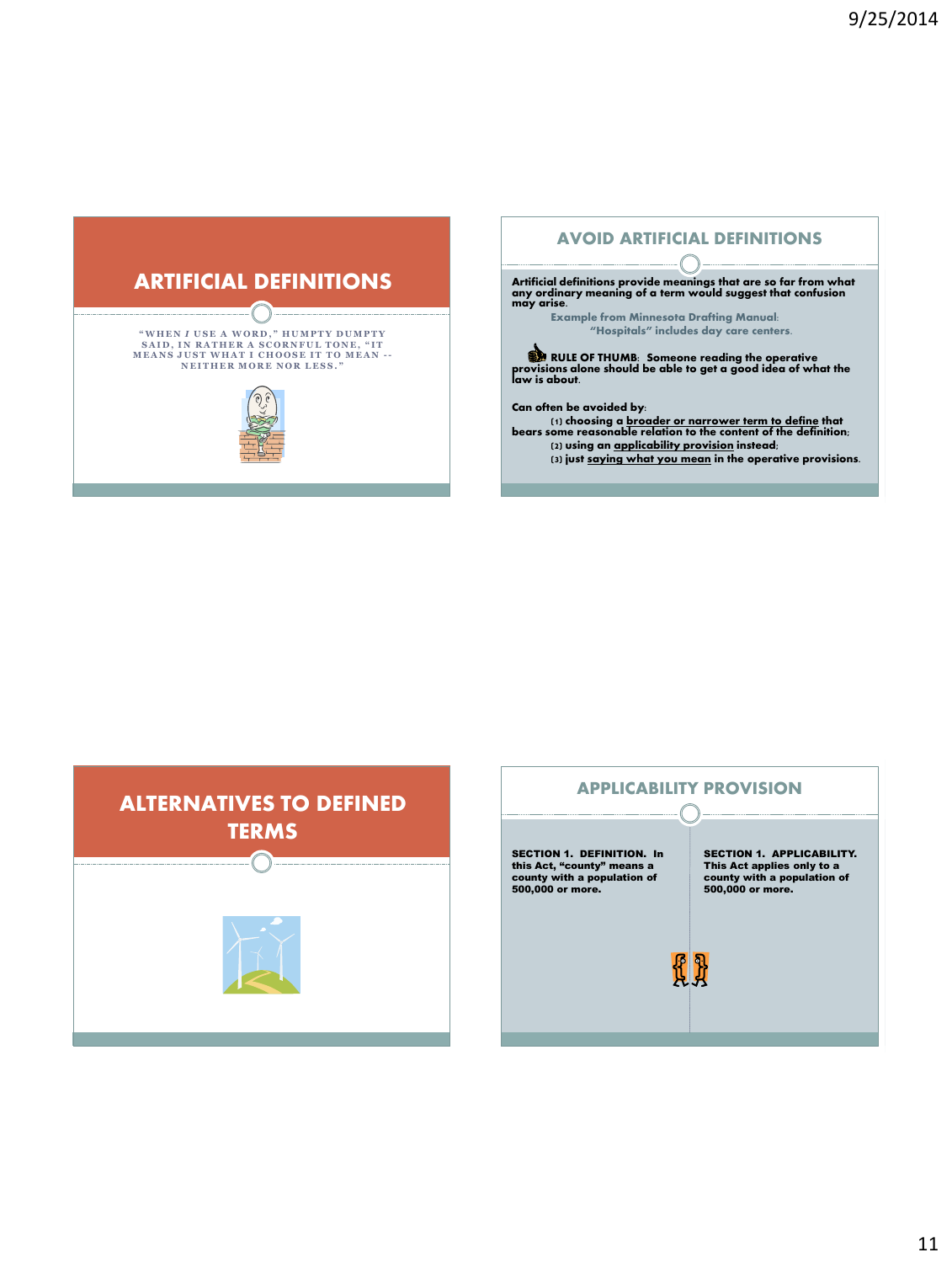# DEFINE IN PLACE

### …a public improvement such as a civic center, civic center building, auditorium, opera house, music hall, exhibition hall, coliseum, museum, library, recreational building or facility, or other public building or related facility…



…the existing total amount of groundwater in drainable storage within the district, which means the total volume of the aquifer in the district multiplied by the specific yield…

# SHORTHAND REFERENCES MAKING A GENERIC TERM SPECIFIC: A contract described by Section 102.002… An insurer to whom this chapter applies… An insurer that issues a homeowners insurance policy… PICKING UP A COMPLEX CONCEPT: …fraudulent, as described by Section 51.901(c), Government Code… …robbery as described by Section 29.02, Penal Code… REFERENCING AN EXISTING LIST: An entity listed in Subsection (a)(1)…





- Search for OTHER STATUTORY USES of the term you are defining. You may find it is widely used without definition, in which case consider whether there is a special reason to do so in your draft. You may also find an appropriate definition to reference or replicate.
- If you REPEAL OR AMEND a definition, search for all uses of the term in the unit of law to which it applies, for any cross-references to the definition in other law, and for matching definitions appearing elsewhere. Conform the law as appropriate.